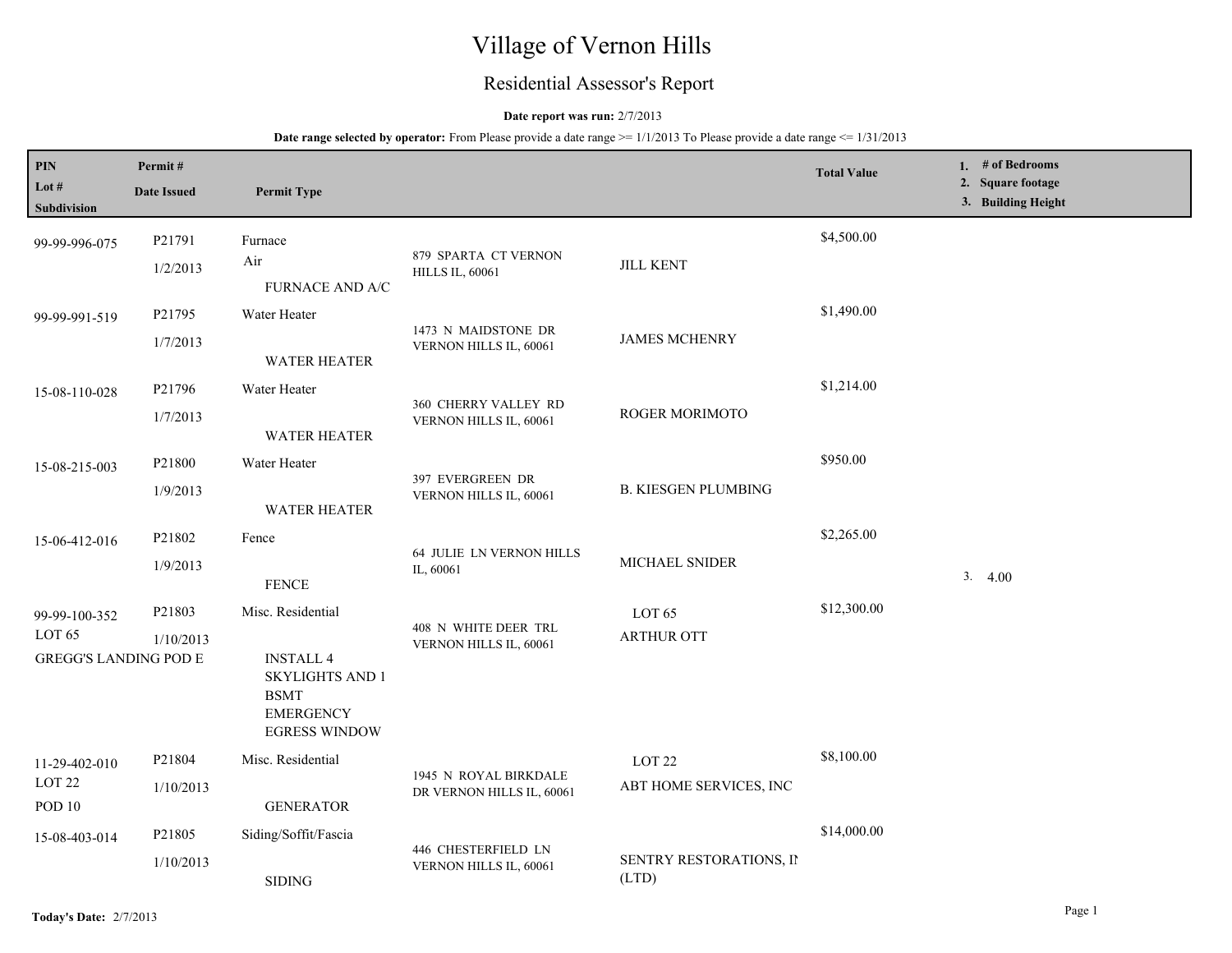#### **Date report was run:** 2/7/2013

## **Date range selected by operator:** From Please provide a date range >= 1/1/2013 To Please provide a date range <= 1/31/2013

| <b>PIN</b><br>Lot $#$<br>Subdivision         | Permit#<br><b>Date Issued</b> | <b>Permit Type</b>                                                                                       |                                                    |                                  | <b>Total Value</b> | 1. # of Bedrooms<br>2. Square footage<br>3. Building Height |
|----------------------------------------------|-------------------------------|----------------------------------------------------------------------------------------------------------|----------------------------------------------------|----------------------------------|--------------------|-------------------------------------------------------------|
| 15-08-107-051                                | P21806<br>1/10/2013           | Furnace<br><b>FURNACE</b>                                                                                | 339 CHERRY VALLEY RD<br>VERNON HILLS IL, 60061     | MICHAEL FORMENTO                 | \$2,070.00         |                                                             |
| 15-07-223-016                                | P21807<br>1/10/2013           | Multi-Family Alteration<br>CONVERT DEN TO<br>THIRD BEDROOM                                               | 364 S PRAIRIE MEADOW LN<br>VERNON HILLS IL, 60061  |                                  | \$7,525.00         | 3.0                                                         |
| 15-05-204-010                                | P21809<br>1/14/2013           | Water Heater<br><b>WATER HEATER</b>                                                                      | 212 ARCADIA CT VERNON<br><b>HILLS IL, 60061</b>    | <b>EMILY PATTEE</b>              | \$567.00           |                                                             |
| 99-99-996-885<br>5<br><b>GREGG'S LANDING</b> | P21812<br>1/15/2013           | Security System<br><b>SECURITY</b><br><b>SYSTEM</b>                                                      | 1871 N TURTLE BAY RD<br>VERNON HILLS IL, 60061     | 6<br>5<br>ADT SECURITY SERVICES, | \$1,530.00         |                                                             |
| 99-00-000-060                                | P21816<br>1/16/2013           | Water Heater<br><b>WATER HEATER</b>                                                                      | 336 SUTCLIFFE CIR VERNON<br><b>HILLS IL, 60061</b> | SAMMY THOMPSON PLUMI             | \$950.00           |                                                             |
| 15-05-424-003                                | P21818<br>1/16/2013           | Furnace<br><b>FURNACE</b><br><b>REPLACEMENT</b>                                                          | 332 ALBERT DR VERNON<br><b>HILLS IL, 60061</b>     | AMERICAN COMFORT                 | \$3,776.00         |                                                             |
| 99-99-995-986                                | P21821<br>1/21/2013           | Water Heater<br><b>WATER HEATER</b>                                                                      | 811 KALAMAZOO CT<br>VERNON HILLS IL, 60061         |                                  | \$769.00           |                                                             |
| 99-99-994-731                                | P21822<br>1/22/2013           | Misc. Residential<br>REMODEL<br><b>MASTER</b><br><b>BATH/CLOSET</b><br><b>AND ADD</b><br><b>SKYLIGHT</b> | 532 S CENTRAL PARK PL<br>VERNON HILLS IL, 60061    | NEIGHBORHOOD REMODEI             | \$16,000.00        |                                                             |